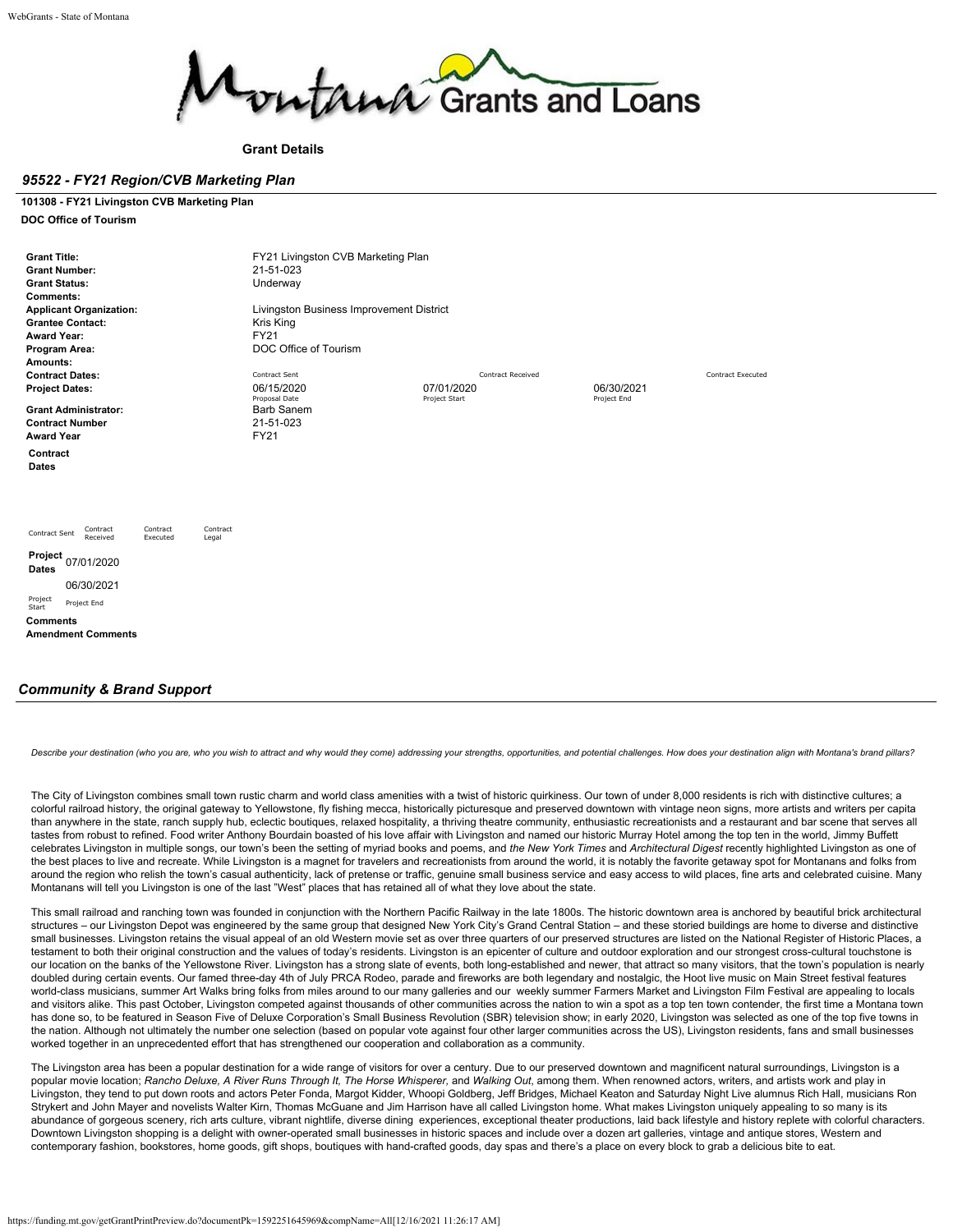Livingston is the county seat of Park County and is situated in the middle of four stunning mountain ranges (Absaroka Beartooth Mountains, Crazy Mountains, Bangtail Mountains and the Bridger Mountains), is nestled along Yellowstone River - the longest, free-flowing river in the lower 48 states, offers an incredible array of outdoor recreation opportunities and has preserved one of Montana's most eclectic and historic downtowns. Over 4 million visitors travel each year to our nation's first national park - Yellowstone National Park (YNP) - and Park County includes two of the five entrances. Livingston is the original and only year-round entrance into the Park, making our gateway appealing in all seasons. While Livingston has the small Mission Field Airport to service smaller planes and personal jets, it is situated just 40 minutes from Montana's largest international airport – Bozeman Yellowstone International Airport.

To know Livingston is to love it and its many unique charms could – and have – filled volumes. A few of our unmatched strengths include:

- We are the original and only year-round entrance to one of the top five visited, and our nation's first national park Yellowstone National Park.
- We are situated in one of the most sought-after areas in Montana for great outdoors experiences. We are the jumping off point for unbeatable natural resources and year round recreation activities in every direction, including day and backcountry hiking, biking, fly fishing, swimming and hot springs soaks, hunting, stand up paddle boarding, kayaking, whitewater rafting, floating, trail running, cross country and back country skiing, downhill skiing, snowshoeing, camping, snowmobiling, rock climbing, horseback riding, agate and rock hunting, bird and wildlife watching and berry and mushroom picking.
- We have ski resorts in close proximity (based on "Montana standards of proximity") one within 45 minutes and three resorts within two hours. Within a half hour to two hours via gorgeous drives to eight different state parks abundant with trails, activities, interpretative visitor services and water-based activities and within 5 minutes to one hour of 14 FWP fishing access sites. We're in the heart of world-renowned wildlife migration patterns and blue-ribbon fishing.
- We are one half hour away from Montana's public land-grant research universities Go Bobcats! It is the state's largest university and offers baccalaureate degrees in 51 fields, master's degrees in 41 fields and doctoral degrees in 18 fields through its nine colleges. Livingston is the chosen home for many University staff.
- We are home to the first Crow Tribe Agency Fort Parker. The U.S. government established Fort Parker in 1869 to provide the annuity goods flour, sugar, coffee, etc. promised to the tribe in the Fort Laramie Treaty of 1868 in exchange for the tribe relinquishing claim to lands outside the boundaries of the reservation defined in the treaty.
- While Livingston has a small airport (for planes and small jets), it is situated just 40 minutes from Montana's largest international airport Bozeman Yellowstone International Airport which handled 1,573,860 passengers in 2019. This is an increase of 231,570 passengers (17.3%) compared to 2018 and is the tenth consecutive year of record-breaking passenger traffic.
- Major roadways leading to and around Livingston including 39 miles of Interstate 90 and almost 100 miles of US Highway 89 providing north/south and east/west connections in the southcentral region of Montana. Most of these roadways do not have heavy traffic and all have stunning views.
- We are situated within one-half hour to three hours of larger cities including Bozeman, Billings, Great Falls and Missoula. We are a little over an hour and a half from the stunning Tippet Rise Art Center, winner of a Leading Cultural Destination *Award among their accolades.*
- We are home to a long stretch of the most famous blue-ribbon trout stream in America the Yellowstone River. Because of its ideal location and miles of Yellowstone River and many tributaries, Livingston has become a fly fishing mecca. This best kept secret was exposed when the 1992 Robert Redford movie "A River Runs Through It" triggered a fly fishing frenzy across the nation. Several major scenes in the movie were filmed in Livingston and in nearby Paradise Valley. As the popularity of fly fishing grew, so did fly fishing tourism in and around Livingston (as well as the entire state of Montana), and it hasn't slowed down since.
- We are one of the original destination cities in the Montana Link of the National Park-to-Park Highway of the original Y/G B-Line (route from Yellowstone to Glacier).
- We are the host of the Montana PRCA Roundup Rodeo (est. 1925), a three-day premier rodeo event, attracting sell-out crowds and the best PRCA cowboys and cowgirls in the country. The event also draws many to the nostalgic parade and nightly fireworks displays following the Rodeo.
- We are home to Livingston HealthCare recently relocated and constructed in 2015, a not-for-profit 25-bed critical access hospital and a multispecialty physician practice and also offering rehabilitation services and home-based services (named one of Best Rural Hospitals in U.S. for fourth consecutive year in 2019) and a fantastic field to table restaurant and adjacent hiking paths. The hospital also displays dozens of local artists' works including 11 large Russell Chatham paintings in public access areas.
- We are lucky to have the Livingston Food Resource Center which expanded in 2015 with a commercial kitchen, community meeting space and recently opened a bakery up the block that supplies bread to all food pantries in Montana using Montana-sourced organic whole grains. The Center also provides culinary training programs, commercial prep space for food entrepreneurs and meals for school kids, families and seniors in need, in addition to access to weekly food supplies.
- We are home to the Shane Lalani Center for the Arts which is a thriving theatre company in an historic brick school, mounting top-notch community theatre productions, classes, educational outreach programming for area schools and the Young Actors' Workshop each August. In addition, the Shane Center offers access to a variety of short and long-term rental spaces available for a wide range of artistic endeavors and community events and houses a popular café. The center is home to the Dulcie Theatre, a 165-seat auditorium; a ballroom with attached catering space; the Mike and Eve Art Rehearsal Hall and the Movement Room, all available for public use.
- We are a community blessed with many philanthropic and collaborative community stakeholder groups including the Park County Community Foundation, AMB West, Park County Environmental Council, MSU Extension, Farm 2 School, Park Local Development Corporation, and Montana Main Street Program.
- We host the Livingston Hoot a one day free, family-friendly festival bringing fun, food and music to historic downtown Livingston that takes place in August on Main Street in historic downtown Livingston and is coordinated by a former Sony Music and Nashville producer able to book big names; including Vince Gill, John Mayer and Rodney Crowell, among others.
- We offer other entertainment, theatre and nightlife locales including in town and area venues of the Music Ranch, the Blue Slipper Theatre, Pine Creek Café and the beautifully restored Attic on Main Street. Livingston is also legendary for our bar scene and each one can transport you to a different era, segment of the population and culture but you'll find a warm welcome and generous pour where ever you land.
- We have great museums including: 1) the Historic Livingston Depot Museum once the center of railroad activity of visitors coming to or leaving Yellowstone National Park, this historic brick building is now home to a fantastic railroad museum that is open from May through September; 2) the Yellowstone Gateway Museum lays out the colorful history of Livingston, including one of the oldest archaeological sites in North America, to the fascinating Wild West Days which included Calamity Jane who lived in Livingston for 20 years; the museum also captures the history of Yellowstone National Park and unfolds the significance of Livingston as a gateway community to the world's oldest and most famous national park; and, 3) International Federation of Fly Fishing Museum that preserves fly fishing and its resources for all fish in all waters through education and conservation. Soon, the Danforth Museum of Art will join our collection of museums, in historic downtown.
- We are part of the Livingston Business Improvement District (LBID) the entity that enhances the vitality of downtown Livingston by facilitating commerce, enhancing streetscapes, conducting maintenance and improving security and safety. The LBID is responsible for lush hanging flower baskets (summer), dozens of banner promotions (year-round), graffiti removal and garbage removal; supports local events; and, champions downtown businesses and projects. LBID was the driving force in submitting an application to the Deluxe Corporation Small Business Revolution and guided the show's producers in downtown tours when they visited the area in December 2019.
- We are also part of the new Livingston Tourism Business Improvement District (TBID) which was recently formed to generate room nights for lodging facilities in the City of Livingston by effectively marketing our region as a preferred and repeat year-round travel destination.
- We are part of an energized community and committed City and County commissioners and stakeholder groups work together and continue to develop creative ways to collaborate and coordinate.
- We are a diverse and renowned arts and culture community, including writers, poets, artists, photographers, filmmakers, musicians and actors are highlighted with regular book readings, art walks, exhibits, performances and special events year-round.
- Livingston is home to the brand-new Fairfield by Marriott set to open in July 2020 with 90 rooms and maximum capacity for up to 280 guests. Livingston is home to another half dozen hotels, the popular and historic Murray hotel downtown, numerous bed and breakfast venues and abundant short-term rental properties ranging from vintage apartments to luxurious river-side estates. Chico Hot Springs, Sage Lodge and Yellowstone Valley Grill and Lodge are all popular destinations and just a beautiful half hour drive into the Paradise Valley.
- We offer many other multiple year-round, seasonal or annual events including the Farmers Market (every Wednesday from June 1 Sept. 15), Night Owl Run, Holiday Stroll, Park County Fair, Professional Bull Riders Event, Tap Into MT Brewfest, Annual Gun Show, Livingston Wheels Car Show and Creek to Peak Mountain Soap Box Derby.
- We have free public transit system Windrider fixed route transit system transports citizens and visitors within the city limits with 113 stops, five days a week from 6 a.m. to 6 p.m. Livingston is increasingly a foodie and farm to table hub with access to local produce and goods at several healthy food markets, delis, restaurants and bakeries; we boast a
- chocolatier, gourmet cheese shop and wine bar, two microbreweries and abundant coffee shops. Our popular restaurants range from old-school steakhouse to French bistro to sushi.

Opportunities that Livingston might consider for future economic expansion include:

- Recent designation as a Main Street America town.
- Unlike recent decades, now most store fronts in historic downtown are occupied and there is increased interest in renovating upper floors for residential and commercial office spaces. Business partnerships and collaboration with local businesses recommending and referring business to each other's businesses.
- Leveraging the per-capital wealth of local talent for more arts festivals, events and features.

Potential challenges that Livingston faces include:

• The WIND! The prize for the windiest city in Montana goes to Livingston, where the average wind speed as measured at the airport is 15.2 mph, more than 3 mph windier than Great Falls. Livingston is known for its severe crosswinds that frequently shutdown Interstate 90, sometimes on a weekly occurrence during the winter. However, the wind is also one of the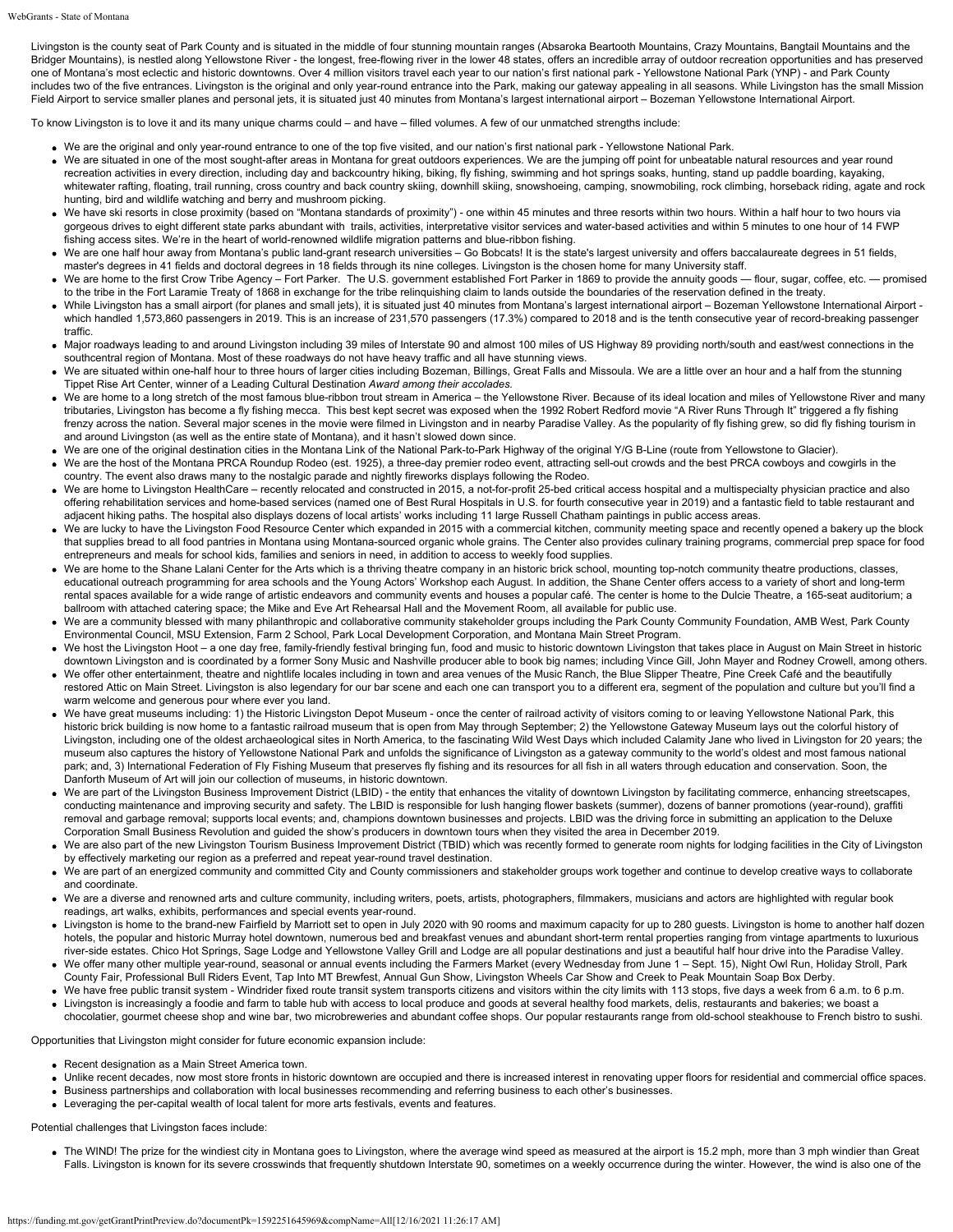likely reasons Livingston has stayed small and not as developed as neighboring Bozeman, retaining our small-town charm that appeals to so many.

- The perception that Livingston is a gateway into Yellowstone National Park and not a destination to spend more time in before or after visiting the Park.
- COVID19 related issues (and future issues) that will reduce visitation to the area, may lead to some small business closures and fewer funds in local and state government infrastructure reserves.
- Largely seasonal visitation patterns with most tourist traffic occurring in July and August, and the shoulder seasons of May and June and September. Businesses must budget strategically for lean months.
- National and world events including terrorism, infectious diseases, climate change (effecting water temps on our much loved and over-fished Yellowstone River) and natural disasters (floods and wildfires) that impact tourism.
- Increasing use of local housing as short term rentals in Park County has made affordable housing a challenge for those working in the service and tourism industries. It also distorts the occupancy and average daily room rates at traditional lodging properties.
- Managing greater numbers of visitors and traffic flow negatively impacts County and City infrastructure. In 2019, another local option tax was introduced to the Montana Legislature, which would have allowed citizens to decide whether to impose a sales tax in Park County in order to pay for specific projects. The legislation would have given power to local voters, stressing it could be a way to lower local property taxes and raise more money from tourists who use local infrastructure but do not financially support it.
- There is no convention center in Livingston, or in Park County, to bring visitors to the area, create and sustain jobs, and generate direct and indirect spending and increase tax revenue.
- Lack of public transportation to and through YNP and increased tourist traffic to and through the Park.

With 58% of the land base in our County shared with Yellowstone National Park, Custer Gallatin National Forest, the Absaroka Beartooth Wilderness and other state land management agencies, Livingston and the surrounding areas offer more spectacular and pristine environments and landscape than anywhere else in the State of Montana. As the original and only yearround entrance into the nation's first national park - which is also consistently ranked in the top 5 most popular national parks - and situated 10 minutes to 45 minutes away from eight state parks, fourteen fishing access sites and several dozen trailheads, Livingston offers visitors many different ways to experience our unspoiled nature. As a gateway community, Livingston provides visitors with an appealing and unique mix of gift shops, dining experiences, coffee shops and bakeries, art galleries, museums, live theatre performances, music venues, parks and trails and friendly residents. Livingston has eight motels (and a new Fairfield Inn set to open in July 2020) that host visitors who enjoy Livingston's attractions and ease as a jumping off point to countless natural features. Park County is a wonderland of Montana moments for diverse visitors; world-class fly fishing, destination fine dining, whitewater rafting, dog sledding, challenging peak summits, relaxing hot springs, horseback trail rides, backcountry skiing, wildlife photo safaris, bonfire story time, big game hunting, mountain bike trail rides, riverside picnics, dancing to live music outdoors, enjoying local arts and often rubbing elbows with celebrities and local characters.

#### **Describe your destination.**

The overall goal of this first year as the newly designated CVB is to hone marketing plan goals that address the three phases of the travel decision process and complements what other CVBs and Tourism Regions have successfully utilized in targeting Montana visitors.

Inspiration: By employing authentic, enthusiastic and effective multi-media communication and outreach, the Livingston CVB will leverage Montana branding quidelines with a selection of inspiring imagery (Livingston is home to a wealth of fabulous photographers and videographers) and creative content in order to increase the desire to visit Livingston. The Montana Office of Tourism and Business Development (MOTBD) focuses a great deal of marketing efforts on Yellowstone National Park and mountain adventures; Livingston is situated in the heart of these amenities and is a natural jumping off point to begin explorations into those areas. Existing MOTBD branding imagery can be leveraged with Livingston's unmatched amenities; targeted messages can help inspire exploration of the area. We will develop our new CVB website (tentatively reserved as [www.explorelivingstonmt.com](http://www.explorelivingstonmt.com/) as we finalize our messaging, tagline and branding) which will focus on where to stay, dine, shop and explore. From the website, a mobile app will be developed so that the content we have on our website can be in a user-friendly mobile app format. Increased social media presence and posts will be developed and disseminated and print advertising will be designed and distributed to local hotels, businesses and Yellowstone Country CVB partners. We'd also like to develop "selfie-station" geotagging maps where visitors can take selfies in front of iconic Livingston sites for organic peer-to-peer outreach and marketing. This could be a 'treasure hunt' feature with opportunity to win local prizes or gift certificates.

Orientation: Our intent this first year as the new CVB is to focus efforts on providing a state of the art and up-to-date website and mobile app; new and expanded social media venues; and, print ads and materials. Marketing materials will include information about lodging; food/restaurants; business services; tourist destinations; area events; fishing reports; local culture, history .<br>and art; a community calendar; other areas to explore in Park County and in Yellowstone Country; area trailheads; maps and more. Because visitors to Montana have so many destinations to choose from when arriving from any direction of the state, we would like to work with Yellowstone Country and MOTBD tools to help visitors plan multiple day vacations within our great state, including regional road trips with insider tips on highlights and hidden gems.

Facilitation: Through strategic placement and availability of printed materials, easy access to downloadable marketing materials via our mobile application and website and continued positive networking and social media, the Livingston CVB will attract intentional and unintentional visitors with many opportunities to experience places to stay, eat, shop and explore. Other marketing plans will include presenting visitors with all the information one would need to have an exceptional experience in the Livingston area and to help them think about neighboring areas in Yellowstone Country that would further enhance their stay. The CVB with TBID and LBID member assistance is in the process of securing a downtown and historic space to provide a quaint and inviting visitor center that we hope to have staffed with trained and knowledgeable volunteers, ideally partnering with recreation specialists for more in-depth information, and direct access to outdoor equipment and services, like fishing and hiking guides.

#### **Optional: Include attachments here**

*a. Define your target markets (demographic, geopgraphic and psychographic).*

Demographic: Livingston provides a plethora of outdoor exploration activities mixed with historic downtown shopping, cultural and dining experiences that appeal to a very wide demographic. Recently featured in the *New York Times Style Magazine*, author Natalie Storey penned "With Yellowstone National Park just an hour's drive away, Livingston is a perfect base camp for hikers, and the town's fishing guides make it their business to know every curve of the Yellowstone River. But the park's mountains, streams and forests also play an integral role in the wild, eclectic art found in the community's myriad galleries and boutiques. Considering Livingston's lively restaurants, Old West architecture and three charming, well-stocked bookstores, visitors could be forgiven for opting to stay firmly within the town limits."

Traditional tourism marketing in the area has focused on one-time visitors, often (1) families, on their way to Yellowstone. While that will continue to be a key group to target, with this new CVB iteration we'd like to expand that reach to bring more regional and repeat visitors. Livingston has been a (2) fly-fishing mecca for nearly a century and while it remains a multi-milliondollar industry and employs many in the region, the Yellowstone is becoming overfished and housing developments are further putting pressure on the river's health. Fly fishing fans often return annually and we'll continue to welcome them but would like to expand our (3) river sports (kayaking, stand up paddle boarding, floating, white water rafting) and outdoor enthusiast (hikers, campers, climbers, bikers) markets; highlighting the lesser known trails, areas and corners of the County where people can enjoy a more solitary connection with nature. (4) Ecotourism is a growing niche and as many businesses in our area are aware of their carbon footprint and environmental impact, we can highlight those options, including health food, vegetarian, and vegan options, to travelers who care deeply about the issues. We want to increase the outreach to (5) winter sports enthusiasts who enjoy cross country, backcountry and nearby downhill skiing, snow shoeing, sled dog rides, hot springs and day trips to Yellowstone as well as cozy winter dining and holiday events. Those who enjoy the (6) arts; from theatre, to music, to literature, to fine art are also a demographic that can be targeted more with literary tourism, art access and events, theatre and dining packages and music or live theatre getaways. (7) Hunting and related sportsmen are another distinct demographic who will require targeted outreach and amenities. (8) Destination weddings are an increasing demographic and Park County has an abundance of beautiful locations for weddings and caterers, florists and photographers able to make the occasion exceptional. While Livingston can be an excellent budget friendly choice, we also have amenities that appeal to those with (9) higher-end budgets and enjoy luxury spa experiences, gourmet picnics and wines, fine dining, shopping for bespoke fashion, original art and rare antiques or books. Finally, the (10) Western mystique of dude ranch experiences to create lasting memories for the whole family is another demographic that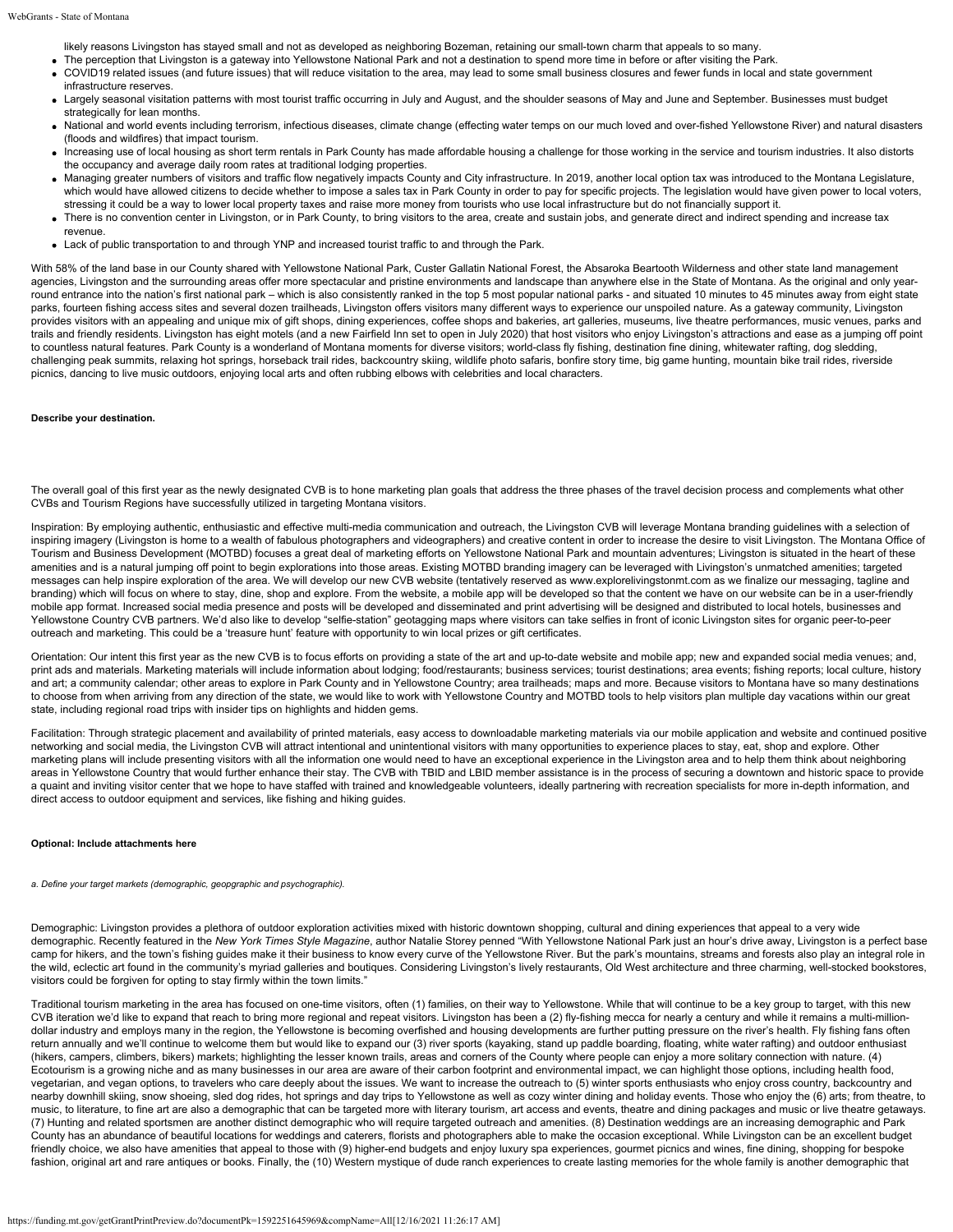can be successfully targeted and matched with area resources. There is some overlap with the above demographics but younger, hip, professionals looking for a weekend getaway are drawn to Livingston's outdoor recreation, microbreweries, on-trend restaurants, record store, tattoo parlors, live music and stylish boutiques.

Geographic: Many people living in Montana and the greater Yellowstone area love the laid-back, quiet and quirky aspects that the region has long embodied. But as Montana communities become busier, more populated or are no longer thriving, many long for an authentic experience where they will still be blown away by nature but have easy access to modern and erudite amenities. Livingston is that rare place. Repeat and regional visitors are more likely to visit year-round, return to favorite shops, eateries and hotels and form connections and relationships in the area, creating a more stable income stream for Livingston and Park County.

A similar but wider geographic target is surrounding states; especially those with urban centers, that are within driving distance. As the world recovers from the coronavirus epidemic there will be a greater desire to avoid airports, crowded urban areas and attractions, and more desire to take lower-cost regional vacations where social distancing is built into the environment, as it is in our area.

Winter sports enthusiasts in areas where the snowfall has diminished are a potentially rich vein to tap, following more research on where these hot spots are.

As social media and online access has automatically made much marketing national and international, we can target some of our outreach budget to that world-wide demographic in the future as we track travel trends in the coming year. This year, we would like to research national print media and markets for more micro-targeting of the above demographic niches.

Psychographic: The target demographics and geographic areas discussed above will be segmented with the intention to appeal to, and manage expectations and satisfaction with, that demographic's experience exploring Livingston. In some cases that segmentation will be messaging and language, others with resources and assets listed and others through the specific medium and intended audience. We envision our website will include category portals tailored to specific demographics and/or the types of vacations/visits people are seeking. Internally, we will utilize individual 'personas' to represent each demographic to help aim our messaging to each segment.

Overall, however, our perspective will be that we want visitors to feel welcome, at home, relaxed, well cared for and have such a great time that they want to return. We will also include the perspective that this is our home and we have great respect for wilderness, wild animals, rural values, a clean environment and civil behavior and expect visitors to share and respect those values.

#### *b. What are your emerging markets?*

Emerging markets we feel comfortable pursuing include regional weekend and staycation visitors, especially in the first year during the coronavirus pandemic. These markets might include, but are not limited to:

- Destination weddings, coordinating with local venues and vendors.
- Water sports fans in addition to fishing stand up paddle boarders, kayakers, floaters and white-water rafters.
- Year-round outdoor enthusiasts (cross country, back country and downhill skiers, snowshoers, Yellowstone winter visitors, hikers, campers, climbers, bikers) with access to rental equipment and locals' adventure recommendations.
- Foodie and farm-to-table visitors to educate and excite visitors about our restaurants, boutique health markets, farmer's markets and farm-to-table programs (school, hospital, food pantry, local ranchers, aquaponic and greenhouse producers).
- Eco-tourists focused on footprint reduction (including local public transport and bike rentals) and healthy food choices (some overlap with food conscious marketing).
- Arts packages pairing theatre, film festivals, music festivals, art walks, readings with restaurant and hotel stays.
- A subset of the arts marketing is literary tourism with book store visits, readings, a tour and information about Livingston's noted writers, with overlapping movie and music ties.
- Those seeking luxury amenities, including spa experiences, gourmet picnics and wines, fine dining, shopping for bespoke fashion, original art and rare antiques or books.

#### **Optional: Include attachments here.**

*c. What research supports your target marketing?*

Research on each of the existing and emerging markets for Livingston and the Park County area has been utilized from the following sources:

- Montana Office of Tourism and Business Development
- Institute for Tourism and Recreation Research Statewide Nonresident Travel Study
- Key Trends, Dependencies, Strengths, and Vulnerabilities in Park County, Montana, and its Area Economy University of Montana Dr. Larry Swanson, PhD
- Livingston Business Improvement District [www.downtownlivingston.org](http://www.downtownlivingston.org/)
- "A Guide to Livingston, Montana, the Literary Town on the Yellowstone River" NY Times 2019
- Livingston Area Chamber of Commerce -<https://livingston-chamber.com/>
- Visitors Guide Livingston, Montana Vacations<https://livingstonmontana.com/resources/visitors-guide/>
- Montana Destination Brand Research Study -<https://www.marketmt.com/Portals/129/shared/docs/pdf/brandResearch.pdf>
- "The Mountain Town That's Waiting to Be Discovered" Airbnb 2016
- ISSUU
- Trip Advisor

1) Consistent, professional marketing, targeting a wide demographic.

2) An increase in repeat and regional visitors.

3) Strategic, guided growth of sustainable tourism to markets and niches that increase local economic stability while minimizing environmental and cultural impact on local resources and residents.

*a. In what types of co-ops with MTOT would you like to participate?*

It will be important to be involved with a fall and/or winter advertising/marketing promotion opportunity. While Livingston doesn't have a ski resort in the community or county, we are located just 40 minutes from Bridger Bowl, 1.5 hours from Showdown Ski Resort and two hours from Red Lodge Mountain Resort or Big Sky Resort. Livingston also offers multiple trailheads and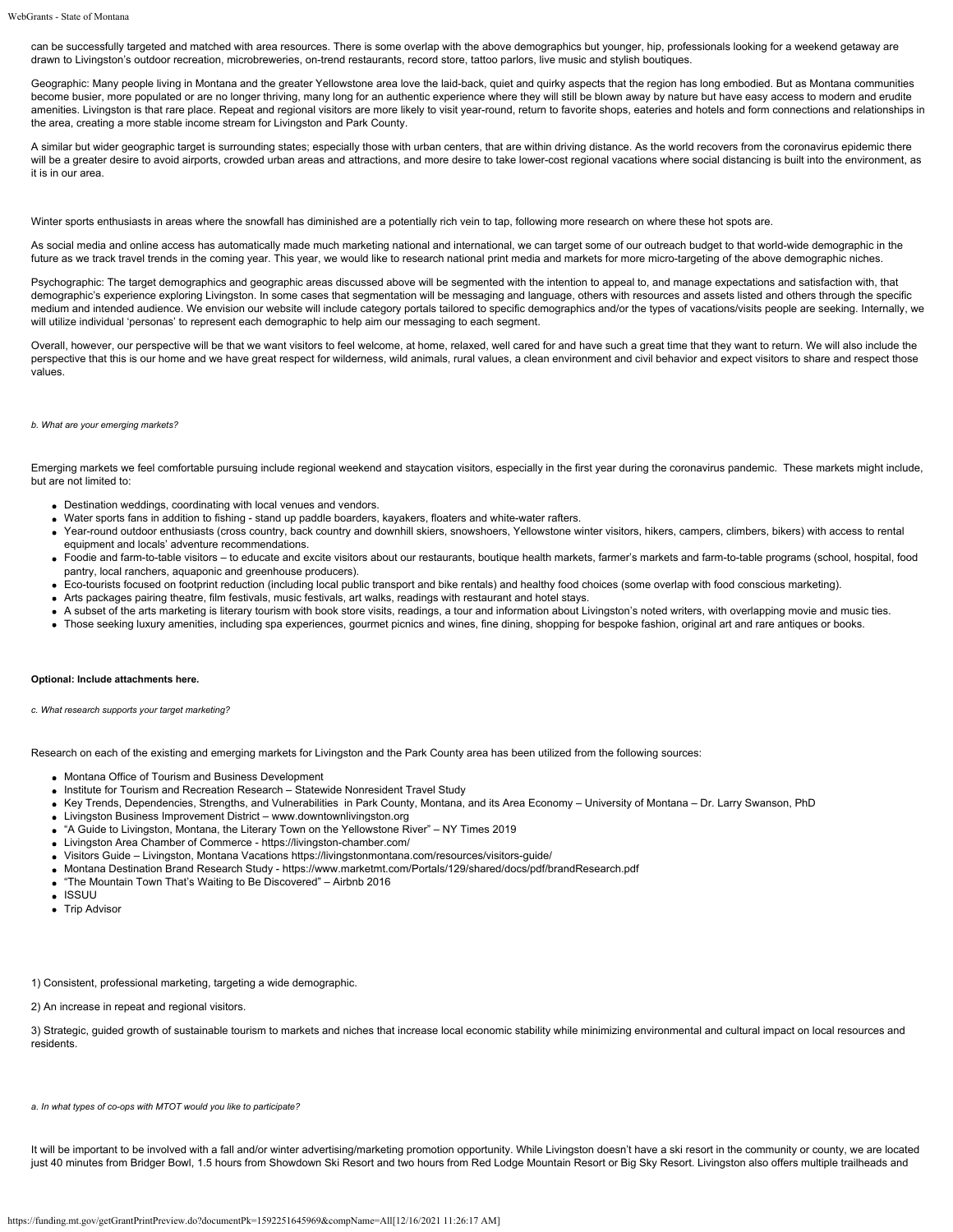forest service roads that are heavily utilized by a growing number of cross country and back country skiers. As the only winter gateway to Yellowstone National Park, we'd like to partner on some promotions. Additional opportunities may include co-op outreach to culinary and arts tourism niches as appropriate and Yellowstone National Park marketing to national and international markets.

### [LBID App for Assistance Grant Application Form.pdf](https://funding.mt.gov/fileDownload.jsp?filename=1588170317406_LBID+App+for+Assistance+Grant+Application+Form.pdf)

### **Optional: Include attachment here.**

*b. In what other types of co-ops would you like to participate? (Regions/CVBs, etc.)*

When the Livingston Area Chamber of Commerce was the past designated CVB for Livingston, they participated in a variety of joint ventures/cooperative projects that included press trips, media events, trade shows such as IMEX and marketing campaigns. We look forward to continued partnerships and will actively seek further appropriate opportunities.

Nearby Bozeman is a bustling hub with a strong tourism and downtown partnership alliances that we are eager to work with. Many in Bozeman laud Livingston as the place they like to get away to, and we appeal to similar markets of outdoor enthusiasts, Yellowstone National Park travelers, skiers, foodies and lovers of the arts so can coordinate plans and engage in mutual recommendations.

Other co-op opportunities that would be important to pursue would include the neighboring communities of Park County, those that might not necessarily have the hotel room capacity to serve all of our visitors, but offer additional opportunities and unique characteristics that summon people to stay in Livingston as their home base and venture to the nearby communities during the day.

Northern Park County communities of Wilsall and Clyde Park are nestled in the Shields River Valley which is part of the original "YG - Bee Line" Route to Glacier National Park from YNP. Clyde Park is the only other incorporated community in Park County and Wilsall is the northernmost community in the County, located approximately 30 miles from Livingston. The Crazy Mountains and the Bridger Range surrounding these two ranching communities provide unbeatable views and multiple outdoor recreation amenities, popular for fishing, hiking, snowmobiling and cross-country skiing. They also offer rustic dining and bar experiences to further flavor the day trip.

From Livingston, most travelers head south toward the north entrance of Yellowstone National Park. Traveling alongside the Yellowstone River down US Highway 89, the valley opens into miles of mountain views and spectacular western ranches. The small and friendly community of Emigrant is named for the nearby mountain, Emigrant Peak, which rises to an altitude of 10,960 feet. The area offers plenty of fishing opportunities as well as camping and floating. Side trips from this part of the County include visits to the Custer Gallatin National Forest, Absaroka-Beartooth Wilderness, the small community of Pray, and the popular resorts Chico Hot Springs and Sage Lodge. To the west are drainages popular for multitudes of outdoor activities including the Tom Miner Basin, Big Creek and Trail Creek.

Continuing south through the famous Yankee Jim Canyon, the second largest community in Park County is the quaint and colorful Gardiner. The town sits on the north edge of YNP, making it the only year-round entrance into Yellowstone. Gardiner's small-town Montana charm, natural splendor and abundant wildlife truly make it a unique "home on the range" for nearly 900 residents. In 2017, the town received a much-needed \$22 million facelift, which beautified the town with historic-looking street lamps, trees lining Park Street, new parking areas and necessary infrastructure improvements.

From Gardiner, Park County's smallest towns include Cooke City and Silver Gate, accessed via US Hwy 212, leading to the southern-most part of Park County. Silver Gate is located on the Montana/Wyoming border at the northeast entrance into Yellowstone National Park. Cooke City is one of the entrances into YNP and is popular for the world-famous Absaroka-Beartooth Highway (ABH) that connects Cooke City with Red Lodge. The alpine and structural wonder of the Beartooth Highway, an "All-American Road" generally opens in late May. Visitors come from around the world to visit the two communities before and/or after they experience the ABH summer snowfields, high-mountain vistas and legendary curves. While postponed until 2021, Cooke City will host the International Hemingway Conference, as Earnest Hemingway spent many summers in the area (and much of his family settled in the region).

Another popular destination easily reached from Livingston is the award-winning Tippet Rise arts center outside of Fishtail with few lodging options but offering tours (bus or bike) of their many miles of outdoor sculptures and breathtaking views of the Beartooth Mountains and plains.

*c. What types of co-ops have you done in the past? Were they successful - why or why not?*

The history of past ioint ventures as Livingston CVB is vague and not readily available from Livingston Area Chamber of Commerce (who, through April 2020, had been the designated CVB); the most recent marketing plan presented by the Chamber indicated a completed joint venture with Yellowstone Country for spring and summer seasons with minimal results. No reason for the lack of results was indicated.

As the newly designated CVB for Livingston, LBID has historically collaborated with diverse entities and groups including collaboration with Livingston HealthCare, Yellowstone Bus Tours, Windrider Transit and Give A Hoot through Park County Community Foundation for banner production and hanging on our historic lamp posts in the LBID downtown area. The LBID supports and promotes local events with nonprofit and business groups including the Hoot Music Festival, Tap Into Montana Brew Fest, Farmer's Markets, and the Night Owl Run. While vying to be featured on the Small Business Revolution television show recently, we worked with neighboring community entities to rally voters around the country including the neighboring Sweet Grass Chamber of Commerce, Montana Chamber of Commerce, Park County Community Foundation, Governor's Office of Economic Development, Montana Ambassadors, Prospera Business Network, Montana State University Extension Office, Montana Film Office, City and County Commissioners, Montana House of Representative Laurie Bishop, representatives of Governor Bullock and Jon Tester, as well as local business leaders, television and newspaper reporters, local filmmakers, writers, photographers, and cultural influencers with local ties like Jeff Bridges. Our work during this time with local businesses outside of the downtown Business Improvement District was strong and many indicated a desire to work more closely with LBID in the future – even requesting to expand LBID boundaries so that more businesses could be included in our group.

### **Optional: Include attachments here.**

**Optional: Include attachments here.** [LBID Strategic Plan Updated 1.2019.pdf](https://funding.mt.gov/fileDownload.jsp?filename=1588170317392_LBID+Strategic+Plan+Updated+1.2019.pdf)

**Optional: Include attachment here:**

## *Marketing Segment, Method & Budget*

| <b>∣Marketing</b><br>Segment | Marketing<br>Method | Describe vour<br>method. | Provide<br>supporting<br>research/statistics. | How do voul<br>plan to<br>measure<br>success? | Provide a brief<br>rationale for this<br>method. | Estimated<br>budget<br>for<br>method. | <b>Marketing Method Evaluation</b> | Add'I Attchmnt |
|------------------------------|---------------------|--------------------------|-----------------------------------------------|-----------------------------------------------|--------------------------------------------------|---------------------------------------|------------------------------------|----------------|
|                              |                     |                          | IWe have no past                              |                                               |                                                  |                                       |                                    |                |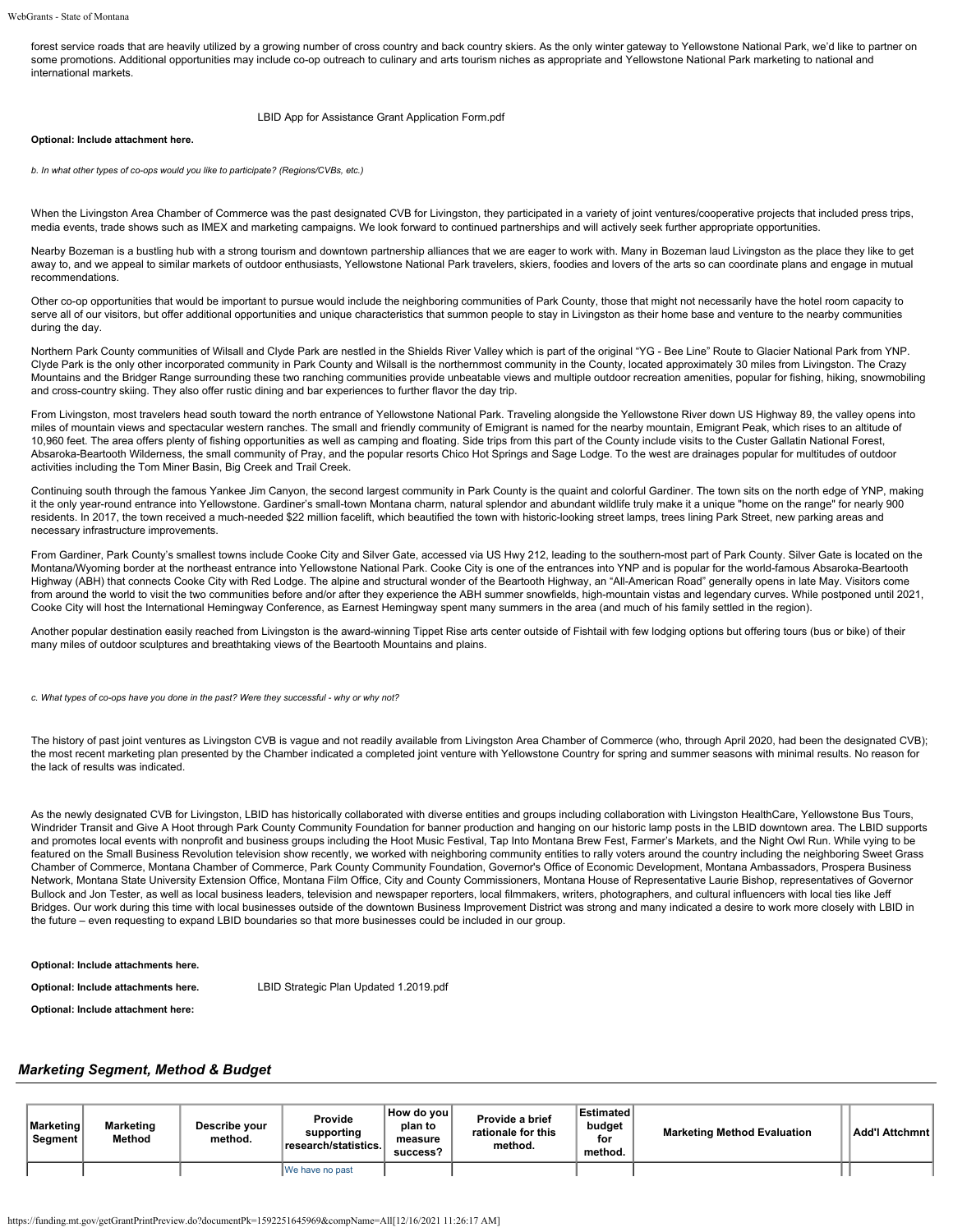WebGrants - State of Montana

| Consumer | <b>Social Media</b>                      | As the new CVB, we<br>will create new Explore<br>Livingston Facebook,<br><b>Instagram and Youtube</b><br>Channels, build brand<br>awareness through<br>consistent content of<br>value to visitors. We will<br>share content from local<br>photographers, visitors,<br>and hospitality<br>businesses to increase<br>our reach while<br>minimizing expenses.<br><b>Building hashtag</b><br>awareness for<br>#ExploreLivingstonMt<br>will help social media<br>users recognize and tag<br>us in relevant content.<br>Content will include<br>events, safety<br>information,<br>inspirational images,<br>and seasonal features<br>to build cohesive and<br>responsive social media<br>platforms visitors can<br>rely on for information<br>and inspiration to visit<br>Livingston.                                                                                                                                                                                                                                                                                                                                                                                                                                                                                                                                                                                                                                               | <b>Livingston CVB social</b><br>media statistics to use<br>as a basis as this is our<br>first year, however, we<br>are able to draw<br>information from<br>multiple area resources<br>including: 5 Ways<br>Social Media has<br><b>Transformed Tourism</b><br>Marketing<br>(Entrepreneur 2017);<br>Social Media and<br><b>Tourism Marketing:</b><br><b>Complete Guide (Digital</b><br>Nuisance Blog 2020);<br>The Impact of Social<br>Media on the Tourism<br><b>Industry (Hospitality Net</b><br>2015); and, Online Viral<br><b>Marketing in Tourism</b><br><b>Industry - Social Media</b><br><b>Marketing (Tourism</b><br>Review News 2020).<br>During LBID's Small<br><b>Business Revolution</b><br>campaign this winter,<br>our statistics<br>demonstrated an ability<br>to reach 1,000 people<br>for every \$10 we spent<br>on boosted Facebook<br>posts, we quadrupled<br>our followers in two<br>months, and our post<br>reach was multiplied<br>ten times with 'call to<br>action' posts. | Success will be<br>measured by<br>engagement<br>with our new<br>social media<br>platforms,<br>number of<br>followers and<br>reach as well<br>as number of<br>posts and<br>videos on a<br>new YouTube<br>channel. Our<br>goal in this first<br>year for social<br>media<br>followers in<br>FY20/21 is<br>1,000 for<br>Facebook and<br>1,500 for<br>Instagram<br>followers. | Social media is now<br>considered the most<br>significant part of any<br>marketing mix and is also<br>one of the most cost-effective<br>ways to engage our followers<br>and access their circles of<br>contacts. It also has built-in<br>metrics to measure the<br>effectiveness of various<br>campaigns, posts, and<br>content as well as targeted<br>demographics for paid<br>content. Ongoing growth in<br>followers will be a<br>measurable indicator that our<br>strategy is effective and our<br>content valuable to target<br>markets. | \$2,000.00 | This method was successful. We created brand<br>new Facebook, Instagram, and Youtube channels<br>for Explore Livingston with a baseline of zero<br>followers to: Facebook (538 followers, 336 posts,<br>63,930 organic reach, 56,582 paid reach);<br>Instagram (1,256 followers, 296 posts, 119,567<br>organic reach); YouTube (5 custom videos, 254<br>views, video weblinks on website.) We fell short of<br>our goal of 1,000 Facebook followers and 1,500<br>Instagram followers by the end of FY21. We will<br>continue to use these methods with more paid<br>campaigns to build followers and promote our<br>brand awareness and engagement to our<br>website.                               | hogsback.png |  |
|----------|------------------------------------------|------------------------------------------------------------------------------------------------------------------------------------------------------------------------------------------------------------------------------------------------------------------------------------------------------------------------------------------------------------------------------------------------------------------------------------------------------------------------------------------------------------------------------------------------------------------------------------------------------------------------------------------------------------------------------------------------------------------------------------------------------------------------------------------------------------------------------------------------------------------------------------------------------------------------------------------------------------------------------------------------------------------------------------------------------------------------------------------------------------------------------------------------------------------------------------------------------------------------------------------------------------------------------------------------------------------------------------------------------------------------------------------------------------------------------|--------------------------------------------------------------------------------------------------------------------------------------------------------------------------------------------------------------------------------------------------------------------------------------------------------------------------------------------------------------------------------------------------------------------------------------------------------------------------------------------------------------------------------------------------------------------------------------------------------------------------------------------------------------------------------------------------------------------------------------------------------------------------------------------------------------------------------------------------------------------------------------------------------------------------------------------------------------------------------------------------|---------------------------------------------------------------------------------------------------------------------------------------------------------------------------------------------------------------------------------------------------------------------------------------------------------------------------------------------------------------------------|-----------------------------------------------------------------------------------------------------------------------------------------------------------------------------------------------------------------------------------------------------------------------------------------------------------------------------------------------------------------------------------------------------------------------------------------------------------------------------------------------------------------------------------------------|------------|-----------------------------------------------------------------------------------------------------------------------------------------------------------------------------------------------------------------------------------------------------------------------------------------------------------------------------------------------------------------------------------------------------------------------------------------------------------------------------------------------------------------------------------------------------------------------------------------------------------------------------------------------------------------------------------------------------|--------------|--|
| Consumer | Radio & Television<br><b>Advertising</b> | Radio advertisers are<br>once again dedicating<br>increasing budgets to<br>marketing over the<br>radio airwaves. Even in<br>the digital age, radio<br>advertising is still seen<br>as a highly effective<br>and viable marketing<br>medium. Radio will<br>allow our message to<br>be delivered to a<br>targeted and captive<br>audience at a cost that<br>is much lower than<br>most advertising<br>mediums. This<br>marketing method is<br>one of the few<br>advertising mediums<br>that includes a built-in<br>loyal audience. Most<br>radio listeners have one<br>or two favorite radio<br>stations they tune in to<br>regularly. Heavy radio<br>users work listening into<br>their daily habits and<br>have specific times they<br>tune in. Our radio<br>advertisements will be<br>tailored to specific times<br>of day and radio<br>programs to ensure we<br>target our desired<br>audience at the exact<br>right time and are<br>associated with content<br>they prefer. There are a<br>number of original<br>content regional radio<br>programs that we can<br>advertise during to<br>further hone our<br>targeted reach.<br>In this first year, and<br>due to COVID-19<br>impacts, we will focus<br>on the regional drive<br>market to encourage<br>repeat and regular<br>visitors to vacation and<br>road trip to the<br>appealingly located and<br>sparsely populated<br>Livingston area,<br>highlighting seasonal | With the advancement<br>in technology, radio<br>advertisements are<br>becoming better when it  <br>comes to quality.<br>Despite the competition<br>from other forms of<br>advertisement, Nielson<br>Audio reports 243<br>million people listen to<br>the radio, and have the<br>potential to listen to<br>advertisements. Every<br>day, around 59% of the<br>total American<br>population is listening to<br>a radio program. 25%<br>of those who are<br>listening to radio<br>advertisements are<br>buying the product<br>advertised after hearing<br>it from the radio. Radio<br>is one of the most<br>accessible forms of<br>media in the world<br>today, despite the<br>prevalence of the<br>internet and television.                                                                                                                                                                                                                                                                        | Will will place<br>underwriting<br>ads in our<br>regional drive<br>market with<br>Yellowstone<br><b>Public Radio</b><br>with five ads<br>per week.                                                                                                                                                                                                                        | Radio advertisements can be<br>more memorable compared<br>to written and visual ads.<br>According to researchers,<br>sound can be stored<br>effectively inside memory for<br>longer than visuals. This is<br>the reason why some<br>companies are doing their<br>best to create a memorable<br>jingle that will stay in the<br>minds of those who will listen<br>to it. Also, there are positive<br>associations with advertising<br>that is in conjunction with<br>preferred radio shows and<br>times.                                       | \$2,000.00 | This method was successful. Due to the<br>pandemic, we focused on the regional drive<br>market with Yellowstone Public Radio which has a<br>statewide reach, and adjusted our underwriting<br>message seasonally, including Montana Aware<br>messaging. We ran 3 ads per week during general<br>programing and 2 ads per week underwriting "56<br>Counties," a program highlighting Montana<br>counties. As the pandemic impact on travel<br>patterns changes, we intend to expand from the<br>drive market to the national market and are<br>unlikely to use this method of regional radio<br>advertising except to market destination events<br>bringing regional visitors to stay in Livingston. |              |  |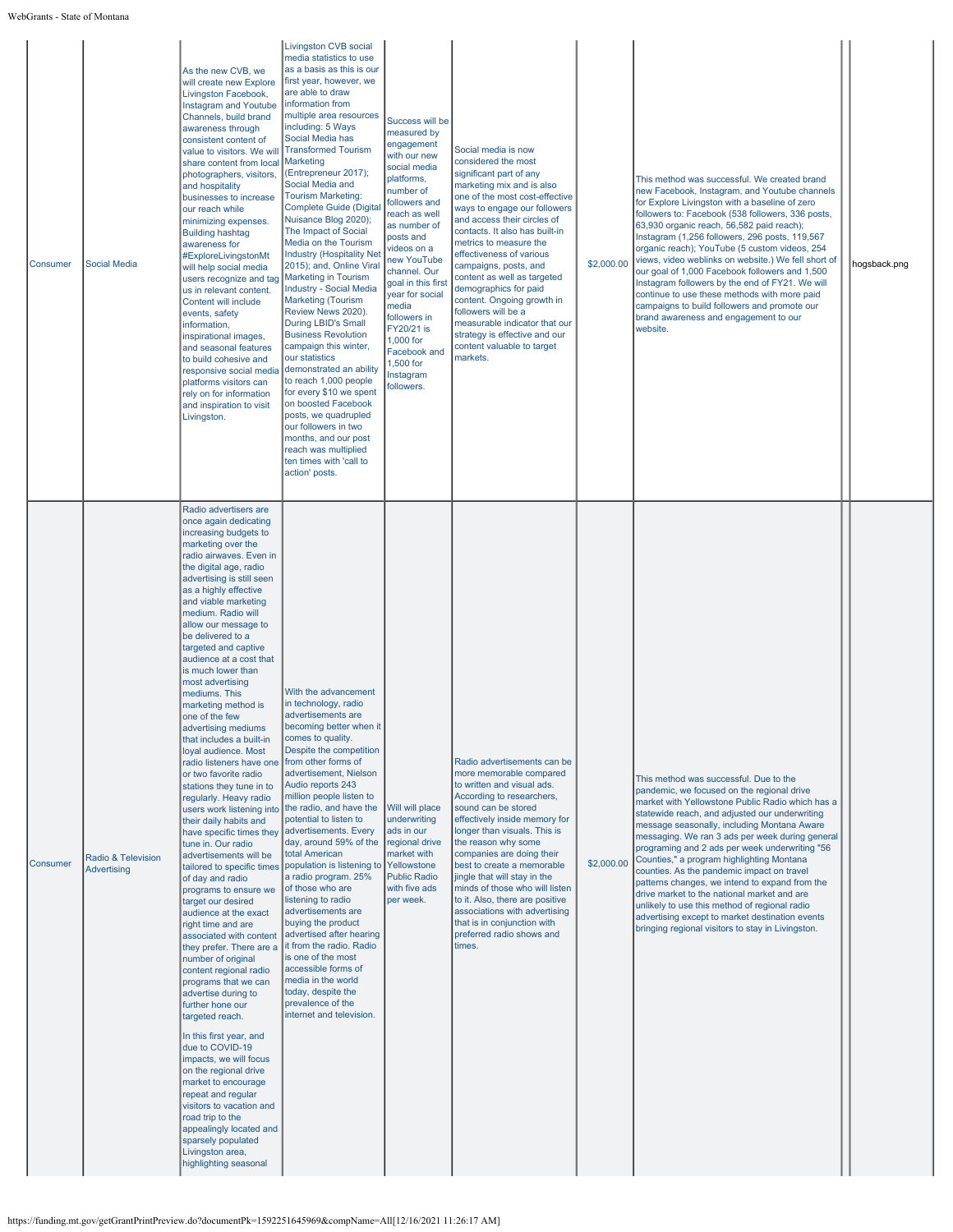|          |                          | recreation, activities,<br>and our rich arts and<br>culture offerings.                                                                                                                                                                                                                                                                                                                                                                                                                                                                                                                                                                                                                                                                                                                                                                                                                                                                                                                                                                                                                                                                                                                                                                                                                                                                                                                                                                          |                                                                                                                                                                                                                                                                                                                                                                                                                                                                               |                                                                                                                                                                                                            |                                                                                                                                                                                                                                                                                                                                        |            |                                                                                                                                                                                                                                                                                                                                                                                                                                                                                                                                                                                                                                                                                                                                                                                                                                                                                                                                                                           |                                    |
|----------|--------------------------|-------------------------------------------------------------------------------------------------------------------------------------------------------------------------------------------------------------------------------------------------------------------------------------------------------------------------------------------------------------------------------------------------------------------------------------------------------------------------------------------------------------------------------------------------------------------------------------------------------------------------------------------------------------------------------------------------------------------------------------------------------------------------------------------------------------------------------------------------------------------------------------------------------------------------------------------------------------------------------------------------------------------------------------------------------------------------------------------------------------------------------------------------------------------------------------------------------------------------------------------------------------------------------------------------------------------------------------------------------------------------------------------------------------------------------------------------|-------------------------------------------------------------------------------------------------------------------------------------------------------------------------------------------------------------------------------------------------------------------------------------------------------------------------------------------------------------------------------------------------------------------------------------------------------------------------------|------------------------------------------------------------------------------------------------------------------------------------------------------------------------------------------------------------|----------------------------------------------------------------------------------------------------------------------------------------------------------------------------------------------------------------------------------------------------------------------------------------------------------------------------------------|------------|---------------------------------------------------------------------------------------------------------------------------------------------------------------------------------------------------------------------------------------------------------------------------------------------------------------------------------------------------------------------------------------------------------------------------------------------------------------------------------------------------------------------------------------------------------------------------------------------------------------------------------------------------------------------------------------------------------------------------------------------------------------------------------------------------------------------------------------------------------------------------------------------------------------------------------------------------------------------------|------------------------------------|
| Consumer | <b>Print Advertising</b> | Print advertising will be<br>an important part of our<br>marketing mix. A report<br>by Deluxe Corporation<br>in 2018 related the<br>benefits of print<br>marketing and found<br>that businesses in the<br><b>United States spent</b><br>\$13.5 billion on social<br>media advertising in<br>2017, and social media<br>spending is expected to<br>hit \$17 billion by 2019.<br>However, in a survey,<br>76 percent of small<br>businesses say that<br>their ideal marketing<br>plans include online<br>and print marketing.<br>Advertising in popular<br>regional and state-wise<br>publications we will be<br>able to share the story<br>of Livingston and its<br>many amenities.<br>Because we were just<br>designated the CVB in<br>April 2020 and because<br>of COVID-19 issues, we<br>pivoted our marketing<br>strategy from the<br>traditional focus of<br>promoting tourism from<br>across the<br>nation/international<br>market to providing<br>pertinent information<br>about pandemic<br>impacts on travelers<br>and traveling. Our goal<br>for all marketing<br>segments is to help the<br>State of Montana and<br>our local communities<br>stay safe. With this in<br>mind, we will be<br>focusing print<br>advertising methods<br>with themes that<br>encourage those in the<br>regional drive market to<br>plan visits to Livingston<br>to enjoy our many<br>outdoor recreational<br>amenities and small-<br>town cultural assets. | <b>Six Reasons Why Print</b><br><b>Marketing is Thriving</b><br>(Target Marketing<br>2019); What Are the<br><b>Advantages of Print</b><br><b>Media Over Electronic</b><br>Media? (Macromark<br>2019); and, Print is not<br>Dead: How the<br>Tourism Industry can<br><b>Benefit from Print</b><br><b>Adverts (Vi Free Press</b><br>2019). Additionally, the<br>publications we have<br>been researching for<br>print ads reach well<br>over 20,000 readers per<br>publication. | Print<br>advertising is<br>difficult to<br>measure,<br>however our<br>print<br>advertising<br>campaign<br>success can be<br>measured by<br>placing three<br>and and<br>measuring the<br>circulation.       | Placing ads in publications<br>such as specialty magazines<br>can effectively reach niche<br>audiences that may be more<br>difficult to target online,<br>especially older populations.                                                                                                                                                | \$1,250.00 | This method was successful. In this first year as<br>the CVB our print ad goals were to build brand<br>quality and consistency. We created new branding<br>logos and messaging for use across platforms.<br>Because of the pandemic we focused on the drive<br>market from established gateway and statewide<br>publications including Destination Yellowstone,<br>(45,000 printed planners, over 80,000 social<br>media followers, over 200,000 web visitors<br>annually) Destination Big Sky (10,000 print<br>copies), Art Council of Big Sky Program ad<br>included at no additional cost (8,000 copies) and<br>Distinctly Montana (40,000 issues, 750,000 web<br>visitors/month, 234,000 Facebook followers,<br>37,000 Instagram followers, 600, 000 annual<br>readers, 7 million month reach.) We will continue<br>with this methodology but expand our reach from<br>drive market to national and international markets<br>with publications targeted to travelers. | LivingstonFY20_21<br>Print Ads.pdf |
| Consumer | <b>Joint Ventures</b>    | We intend to take<br>advantage of<br>opportunities provided<br>by Montana Office of<br><b>Tourism and Business</b><br>Development, the<br><b>Yellowstone Country</b><br>Region, area<br>communities and other<br>regions that<br>complement our<br>marketing methods,<br>content and strategies<br>as we move forward in<br>our first year as the<br>designated CVB.<br>The current restrictions<br>on travel have not<br>quenched people's<br>desire to explore the<br>world. People will<br>continue to want<br>experiences locally and<br>globally that satisfy their<br>need to explore new<br>vistas, visit historic<br>landmarks and<br>experience other<br>cultures. This was the<br>case after the SARS<br>epidemic, when travel<br>surged in 2004. We                                                                                                                                                                                                                                                                                                                                                                                                                                                                                                                                                                                                                                                                                  | If we are presented with<br>beneficial joint venture<br>opportunities with other<br><b>CVBs or tourism</b><br>regions, research will<br>be performed to make<br>sure the opportunity is<br>advantageous and will<br>work toward our first<br>year CVB goals.                                                                                                                                                                                                                  | Measures of<br>success will be<br>dependent on<br>the marketing<br>method<br>selected with<br>joint venture<br>partner(s)<br>which we hope<br>will be<br>determined in<br>the first quarter<br>of FY20/21. | Leveraging partnerships and<br>collaborations provides much<br>greater return on investment<br>and many regions and CVBs<br>that are well established may<br>be great resources for joint<br>ventures. This segment is a<br>placeholder in case there is a<br>project presented to us that<br>would be important to<br>participate in. | \$2,500.00 | Due to COVID 19 and the unforeseen outcomes of<br>the pandemic, no marketing opportunities arose<br>that met our immediate safety and education<br>marketing needs, so no funds were spent on this<br>method in FY 21. We expect to use this method<br>and rely on its previous positive outcomes and<br>have included it in our FY22 budget.                                                                                                                                                                                                                                                                                                                                                                                                                                                                                                                                                                                                                             |                                    |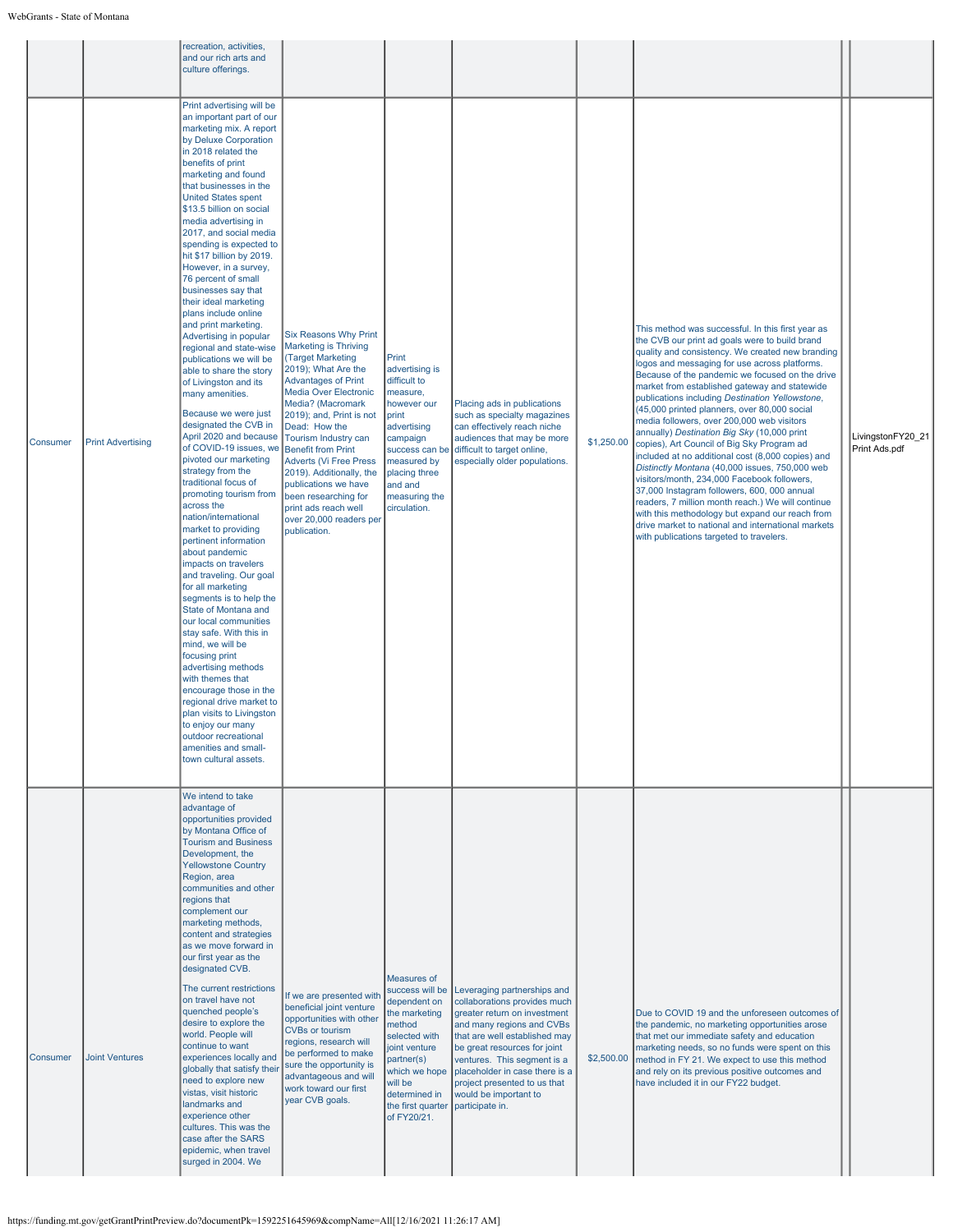|                      |                                              | believe in the resilience<br>of this industry and we<br>know the future will be<br>brighter. Messaging to<br>our in-state travelers<br>with an emphasis on<br>our pristine outdoors,<br>clean air, affordability<br>and, of course, our<br>outstanding state and<br>national parks will be<br>easy selling points.                                                                                                                                                                                                                                                                                                                                                                                                                                                                                                                                                                                                     |                                                                                                                                                                                                                                                                                                                                                                                                   |                                                                                                                                                                                                                                                                                                    |                                                                                                                                                                                                                                                                                                                                                                                                                                                                                           |            |                                                                                                                                                                                                                                                                                                                                                                                                                                                                                                                                                                                                                                                                                                                                                                                                                                                                                                                                                                                           |         |
|----------------------|----------------------------------------------|------------------------------------------------------------------------------------------------------------------------------------------------------------------------------------------------------------------------------------------------------------------------------------------------------------------------------------------------------------------------------------------------------------------------------------------------------------------------------------------------------------------------------------------------------------------------------------------------------------------------------------------------------------------------------------------------------------------------------------------------------------------------------------------------------------------------------------------------------------------------------------------------------------------------|---------------------------------------------------------------------------------------------------------------------------------------------------------------------------------------------------------------------------------------------------------------------------------------------------------------------------------------------------------------------------------------------------|----------------------------------------------------------------------------------------------------------------------------------------------------------------------------------------------------------------------------------------------------------------------------------------------------|-------------------------------------------------------------------------------------------------------------------------------------------------------------------------------------------------------------------------------------------------------------------------------------------------------------------------------------------------------------------------------------------------------------------------------------------------------------------------------------------|------------|-------------------------------------------------------------------------------------------------------------------------------------------------------------------------------------------------------------------------------------------------------------------------------------------------------------------------------------------------------------------------------------------------------------------------------------------------------------------------------------------------------------------------------------------------------------------------------------------------------------------------------------------------------------------------------------------------------------------------------------------------------------------------------------------------------------------------------------------------------------------------------------------------------------------------------------------------------------------------------------------|---------|
| Consumer             | Website/Internet<br>Development/Updates      | A new website domain<br>name -<br>explorelivingstonmt.com<br>has been reserved<br>and this funding will be<br>used to develop this<br>new website. In FY<br>20/21 we will focus on<br>showcasing local<br>attractions, interactive<br>links to learn more and<br>communicate directly<br>with those providing<br>services in our region,<br>an events calendar,<br>inspiring videos and<br>photographs, an opt-in<br>contact form to begin<br>collecting email<br>addresses for a new<br>enewsletter.<br>As mentioned in the<br>social media segment,<br>with our shift in<br>marketing focus in mind<br>due to COVID related<br>issues, we will continue<br>to keep our website and<br>social media outreach<br>up to date with the<br>latest travel information<br>as well as details on<br>openings, closures,<br>state mandates, as well<br>as wildfire information,<br>road closures, weather<br>conditions, etc. | Social Media and SEO:<br>Do Social Shares<br>Really matter for<br><b>Ranking (Optinmonster</b><br>2019); Digital Marketing<br>in Travel and Tourism<br>Industry (Nilead 2018);<br>and, Travel & Tourism<br>in Marketing in the<br>Midst of COVID-19<br>(CrowdRiff 2020).                                                                                                                          | Success will be<br>measured for<br>the website by<br>unique visitors,<br>sessions, and<br>page views<br>and an<br>engaging,<br>practical and<br>useful website.                                                                                                                                    | The new website already<br>underway will be a user-<br>friendly website with regularly<br>updated information that is<br>visually inspiring, content-rich<br>with engaging photos and<br>videos and blogs. We will<br>integrate social media,<br>including YouTube,<br>Facebook and Instagram.<br>The new CVB website<br>www.explorelivingstonmt.com<br>will include new messaging,<br>tagline, and branding, and<br>focus on where to stay, dine,<br>shop, and explore in<br>Livingston. | \$3,000.00 | This method was successful. We created an initial<br>webpage on our first week as the CVB and then<br>expanded and redesigned it in the fiscal year. (By<br>the end of FY21, it had 1,853 unique visitors,<br>2,253 sessions, 4,501 page views.) We purchased<br>drone video of Paradise Valley for the new<br>homepage as the first impression for visitors. We<br>continue to invest resources into updating events,<br>weekly changing restaurant hours, travel<br>inspiration, trails, and fire safety updates. We have<br>distributed 4,000 business cards with a QR code<br>to the website to hospitality businesses to give to<br>visitors to access updated information on<br>restaurant hours, events, etc. to increase website<br>traffic. We only have 42 subscribers so far and<br>plan to build on this to have viable eblast reach in<br>the will need to build that list to have a viable<br>email newsletter in the future. Visit<br>https://www.explorelivingstonmt.com/ | web.PNG |
| Marketing<br>Support | <b>TAC/Governor's</b><br>Conference meetings | <b>Budget allocation for</b><br>hotels, meals and<br>mileage to FY 21<br><b>Tourism Advisory</b><br>Council meetings and<br>Governor's Conference.                                                                                                                                                                                                                                                                                                                                                                                                                                                                                                                                                                                                                                                                                                                                                                     | <b>The Tourism Advisory</b><br>Council is responsible<br>for approval of CVB<br>marketing plans and<br>funding and attendance<br>is required. The<br>meetings are also<br>important to keep<br>informed of overall<br>marketing goals as a<br>state. The Governor's<br>Conference is<br>additional tool for<br>valuable ideas and<br>insight to continuously<br>improve our marketing<br>efforts. | Measures of<br>success will be<br>attendance at<br>quarterly TAC<br>meetings and<br>the annual<br>overnor sر<br>Conference.<br>Learning about<br>programs, best<br>practices from<br>peers, and<br>updates<br>relevant to<br>marketing<br>Montana travel<br>will also<br>contribute to<br>success. | Travel dollars in this category<br>may be reduced as distances<br>from Livingston to some<br>conferences are close<br>enough to travel to the host<br>city and back in the same<br>day, eliminating the need for<br>hotel nights - although those<br>nights would help the overall<br>cause of CVBs and Regions<br>and increase peer interaction.<br>Measurement of success is<br>attending all TAC and<br><b>Governor's Conference</b><br>meetings.                                      | \$1,250.00 | While we were successful in virtually attending all<br>TAC meetings, and the Governor's Conference<br>was canceled/delayed. We will continue to utilize<br>this method in the future to take advantage of the<br>conferences' networking opportunities and to fulfill<br>our requirements as a CVB.                                                                                                                                                                                                                                                                                                                                                                                                                                                                                                                                                                                                                                                                                       |         |
| Marketing<br>Support | Administration                               | <b>Administrative funding</b><br>to support efforts of the<br><b>Executive Director to</b><br>manage budgets,<br>submit reports,<br>implement and oversee<br>projects, marketing, and<br>attend meetings. Also<br>includes administrative<br>expenses for office<br>supplies, postage,<br>utilities, and<br>bookkeeping.                                                                                                                                                                                                                                                                                                                                                                                                                                                                                                                                                                                               | The Director needs to<br>develop plans, oversee<br>projects, submit reports<br>manage budget, and<br>attend meetings.<br>Administrative office<br>expenses are a<br>necessary component<br>of a successful CVB.                                                                                                                                                                                   | Determined by<br>projects/goals<br>implemented,<br>meetings that<br>are attended,<br>and adherence<br>to the FY20/21<br>budget.<br>Successful<br>audits and an<br>operational<br>CVB in<br>compliance<br>with all<br>regulations.                                                                  | The ED will develop plans,<br>oversee projects, submit<br>reports, manage budget, and<br>attend meetings.<br>Administrative office<br>expenses are a necessary<br>component of a successful<br>CVB.                                                                                                                                                                                                                                                                                       | \$3,500.00 | This method was successful and we met our<br>overall objective of staying within the allowable<br>20% for the administration budget. We will<br>continue to use the marketing method to help<br>maintain the operations of the Livingston CVB.<br>Administration included rent, insurance, phone,<br>internet, postage, bank fees, accounting, and<br>Executive Director time. We successfully<br>completed our first audit.                                                                                                                                                                                                                                                                                                                                                                                                                                                                                                                                                              |         |
|                      |                                              |                                                                                                                                                                                                                                                                                                                                                                                                                                                                                                                                                                                                                                                                                                                                                                                                                                                                                                                        |                                                                                                                                                                                                                                                                                                                                                                                                   | We will<br>measure<br>success by<br>creating new<br>relationships<br>with travel                                                                                                                                                                                                                   |                                                                                                                                                                                                                                                                                                                                                                                                                                                                                           |            |                                                                                                                                                                                                                                                                                                                                                                                                                                                                                                                                                                                                                                                                                                                                                                                                                                                                                                                                                                                           |         |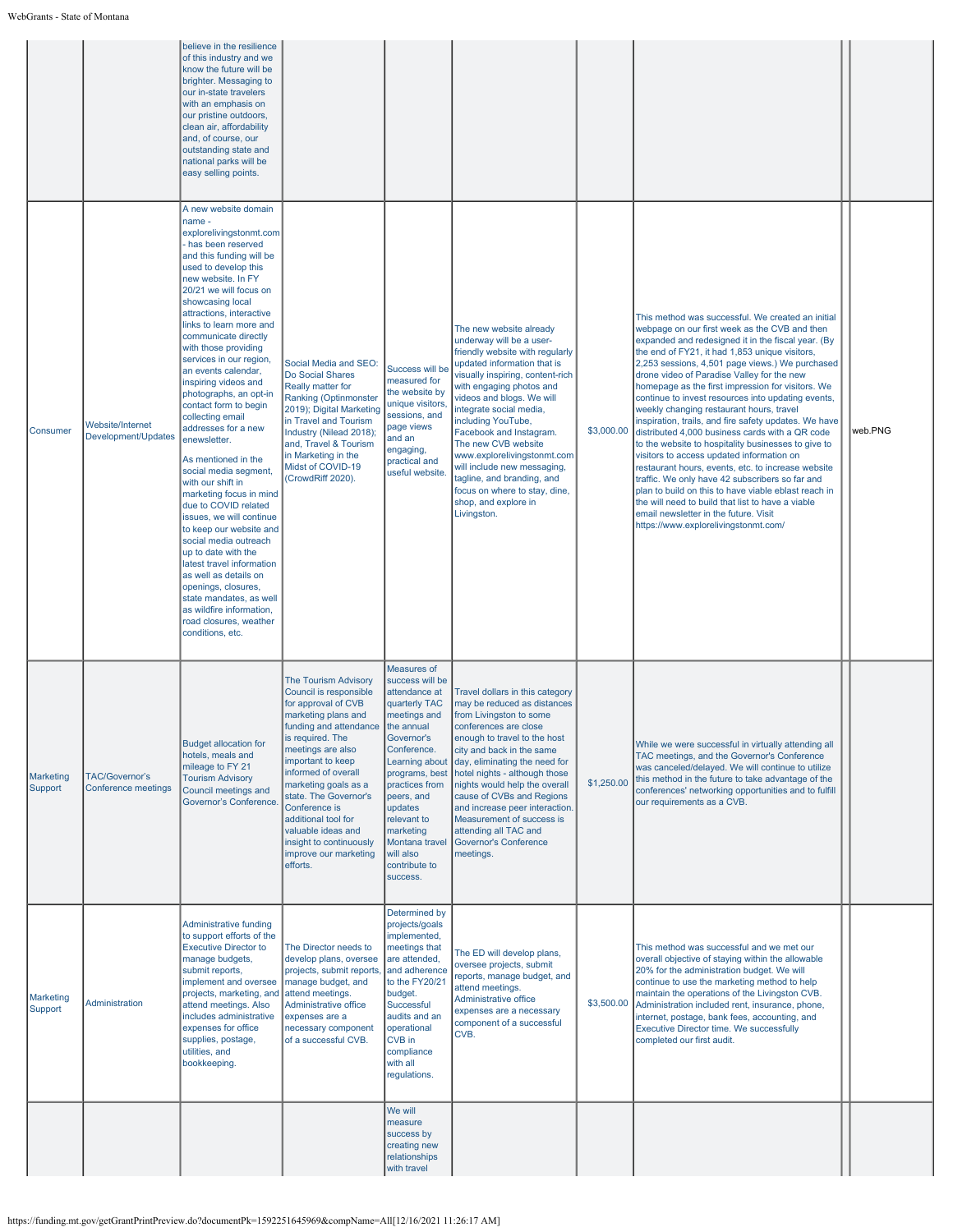WebGrants - State of Montana

## *Markething Method Evaluation Attachments*

| <b>Attachment 1</b>  | Livingston CVB FY21 Budget to Actual.pdf         |
|----------------------|--------------------------------------------------|
| <b>Attachment 2</b>  | Livingston CVB FY21 Funds Expended Pie Chart.pdf |
| <b>Attachment 3</b>  |                                                  |
| <b>Attachment 4</b>  |                                                  |
| <b>Attachment 5</b>  |                                                  |
| Attachment 6         |                                                  |
| <b>Attachment 7</b>  |                                                  |
| <b>Attachment 8</b>  |                                                  |
| <b>Attachment 9</b>  |                                                  |
| <b>Attachment 10</b> |                                                  |

## *Marketing Method Budget*

| <b>Marketing Segment</b> | <b>Marketing Method</b>              | Bed tax funded budget | Non bed tax funded budget (optional) |
|--------------------------|--------------------------------------|-----------------------|--------------------------------------|
| Consumer                 | <b>Print Advertising</b>             | \$3,986.09            | \$1,250.00                           |
| Consumer                 | Radio & Television Advertising       | \$2,000.00            | \$0.00                               |
| Consumer                 | Social Media                         | \$2,000.00            | \$2,000.00                           |
| Consumer                 | <b>Joint Ventures</b>                | \$2,500.00            | \$0.00                               |
| Consumer                 | Website/Internet Development/Updates | \$6,855.04            | \$3,000.00                           |
|                          |                                      | \$17,341.13           | \$6,250.00                           |
| <b>Marketing Support</b> | TAC/Governor's Conference meetings   | \$0.00                | \$0.00                               |
| <b>Marketing Support</b> | Administration                       | \$5,522.78            | \$15,050.00                          |
|                          |                                      | \$5,522.78            | \$15,050.00                          |
| Publicity                | Social Media                         | \$4,750.00            | \$1,000.00                           |
|                          |                                      | \$4,750.00            | \$1,000.00                           |
|                          |                                      | \$27,613.91           | \$22,300.00                          |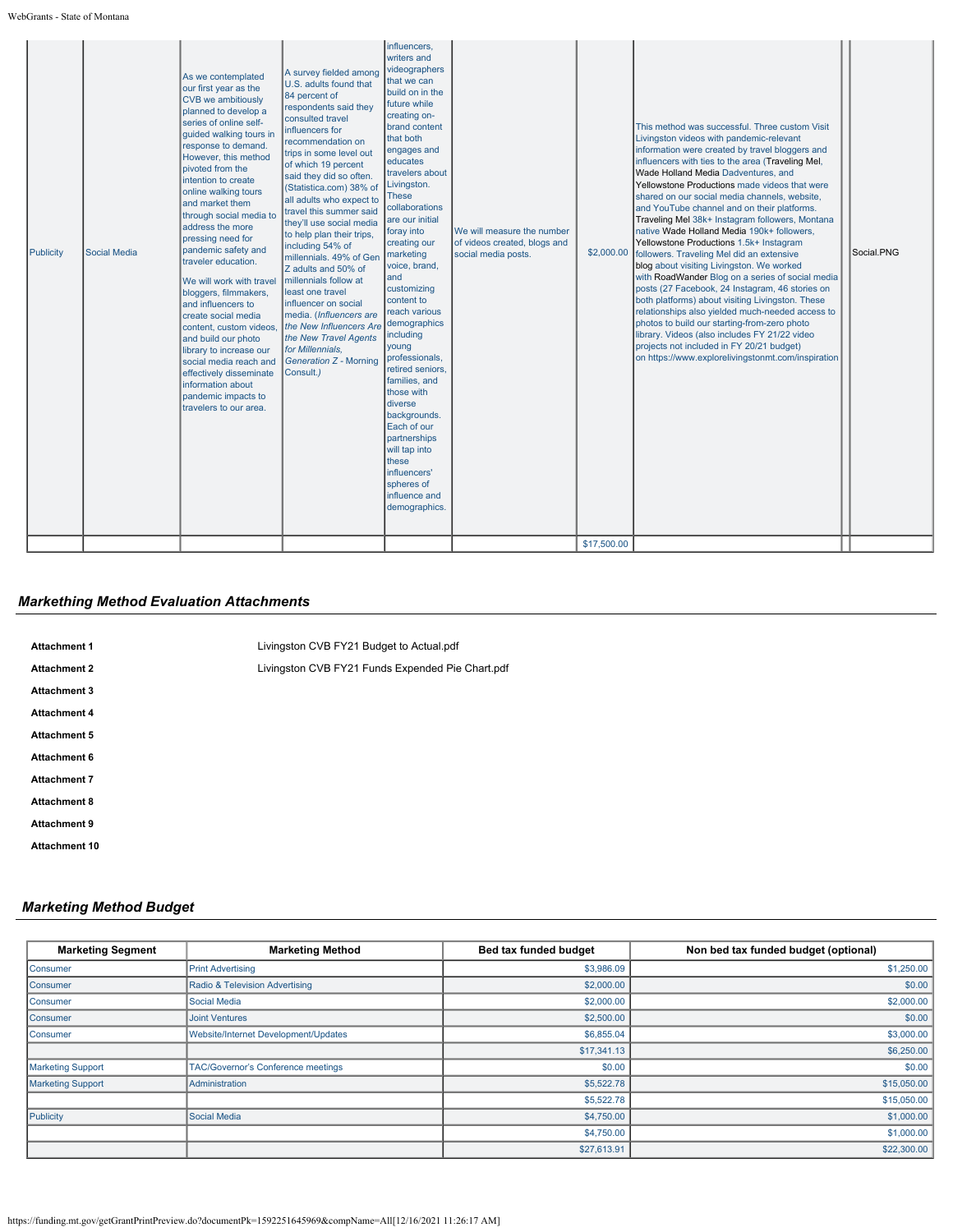# *Miscellaneous Attachments*

| <b>File Name</b>                                               | <b>File Size</b> |
|----------------------------------------------------------------|------------------|
| CVB Livingston Pie Chart for Marketing Segments<br>FY20.21.pdf | 421 KB           |
| LBID Strategic Plan Updated 1.2019.pdf                         | 1.7 MB           |
| LBID Strategic Plan Updated 1.2019.pdf                         | 1.7 MB           |
| SBR Outreach for City of Livingston via LBID.pdf               | 10.4 MB          |
| SBR Outreach for City of Livingston via LBID.pdf               | 10.4 MB          |
| Tester 2020 Letter.pdf                                         | 51 KB            |
| Tester 2020 Letter.pdf                                         | 51 KB            |
|                                                                |                  |

# *Reg/CVB Required Documents*

| <b>Description</b>                                                                                                                | File Name                                                              | <b>File Size</b> |
|-----------------------------------------------------------------------------------------------------------------------------------|------------------------------------------------------------------------|------------------|
| Resolution 4896 from CoL Approving and Adopting FY21 CVB CoL Resolution 4896 Approving and Adopting the FY20.21<br>Marketing Plan | Mktg Plan by LBID and CVB.pdf                                          | 611 KB           |
| Application for Lodging Tax Revenue                                                                                               | CVB Application for Lodging Tax Rev FY21.pdf                           | 279 KB           |
| Applicant's Certificate of Compliance FY21                                                                                        | CVB Certificate of Compliance FY21.pdf                                 | 375 KB           |
| Pledge of Understanding and Compliance                                                                                            | CVB Pledge of Undertanding and Compliance FY21.pdf                     | 300 KB           |
| Resolution 42820 LBID and CVB Submittal of FY20.21 CVB<br>Marketing Plan                                                          | Resolution 42820 LBID CVB Board Authorizing Mktg Plan<br>Submittal.pdf | 60 KB            |